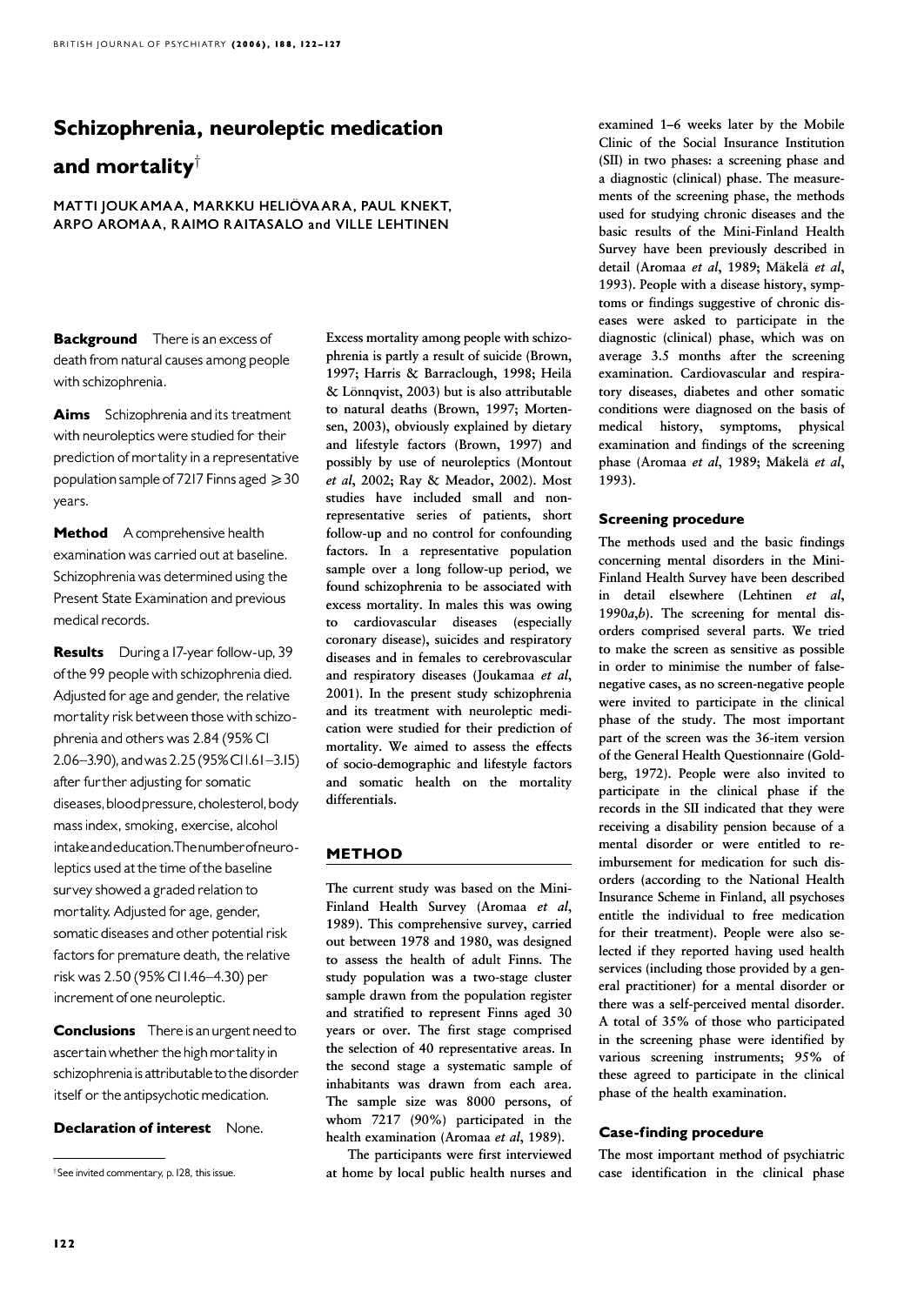was use of the short version of the ninth edition of the Present State Examination (PSE; Wing et al, 1974), which was administered by a psychiatric nurse. Training in the use of the PSE was provided by those who developed the method. The diagnoses were obtained via the computer program CATEGO-ID (Wing et al, 1978). Diagnostic information was also obtained from: case notes of participants in in-patient psychiatric care; SII records on disability pensions granted because of a mental disorder and on reimbursement for medication to treat psychoses; examination by the physician in the clinical phase of the survey; and assessment by the psychiatric nurse conducting the PSE interview. A panel of two psychiatrists reviewed the case notes of in-patients and the psychiatric records entitling individuals to SII benefits (disability pensions and reimbursement for medicines) to validate the diagnoses. For the final diagnostic assessments, a special computer program was designed that combined information from various sources, taking into account the degree of certainty and eliminating mutually incompatible assessment combinations. There were 99 people with a diagnosis of schizophrenia, giving an age-adjusted prevalence of 1.3% with no gender difference (Lehtinen et al, 1990a); this was in accordance with an earlier population study in Finland (Vaisanen, 1975).

The mortality of those examined has been systematically monitored since the baseline assessment. This information was obtained from the Central Statistical Office of Finland. The principal causes of death were coded according to ICD–8 (World Health Organization, 1974). During a follow-up from 1978 until 1994 the numbers of deaths (in parentheses deaths of people with schizophrenia) were as follows (see Joukamaa et al, 2001): a total of  $1597$ (39) deaths occurred;  $876$  (17) were caused by any cardiovascular disease; 130 (8) by by respiratory diseases; 341 (7) by cancers; 72 (2) by injuries; and 20 (2) by suicides.

The definitions and measurement of lifestyle and related factors (level of education, exercise, smoking, alcohol intake, body mass index, systolic and diastolic blood pressure, serum total and highdensity lipoprotein (HDL) cholesterol) have been described in more detail elsewhere (Aromaa et al, 1989; Mäkelä et al, 1993). Participants were asked about drugs prescribed by their physician. The use of neuroleptic drugs among people with

schizophrenia was also recorded in the screening phase and was categorised according to the number prescribed. At the time of the baseline assessment the following conventional neuroleptics were the only neuroleptic drugs in use in Finland: phenothiazines with an aliphatic side-chain (promazine, chlorpromazine, levome- levomepromazine); phenothiazines with a methylpiperazine side-chain (thioproperazine, trifluoperazine); phenothiazines with a piperazine-ethanol side-chain (perphen- (perphenazine, fluphenazine, thiopropazate); phenothiazines with a piperidine side-chain (thioridazine, pericyazine, pipotiazine); thioxanthenes (chlorprothixene, clopenthixol, flupenthixol, thiothixene); butyrophenones (haloperidol, melperone, moperone); piperazines (pimozide); benzamides (sulpiride); and indoles (oxyperine).

A number of factors may be associated both with schizophrenia and mortality and could therefore confound the analysis. Age, gender, level of education, smoking, alcohol intake, exercise, body mass index, systolic and diastolic pressure, serum total and HDL cholesterol, diabetes, cardiovascular and respiratory diseases and other somatic diseases were therefore considered potential confounders or effect modifiers in the present study (Brown, 1997; Mortensen, 2003).

#### Statistical analysis

Logistic regression was used to estimate the associations between the potential confounding and effect-modifying factors and the prevalence of schizophrenia. The general linear model was used to compute multiple partial correlation ratios between those factors and the number of neuroleptic drugs among participants with schizophrenia. Cox's proportional hazards regression model (Cox, 1972) was used to estimate the strength of the association between schizophrenia and mortality and between neuroleptic drug use for schizophrenia and mortality. The number of neuroleptic drugs for schizophrenia was included both as a categorical variable and as a continuous variable in the model. Potential confounding and effect-modifying factors were entered into the Cox models. Adjusted relative risks and their 95% confidence intervals (CIs) were estimated based on this model. The SAS software package version 6.12 (SAS Institute, 1997) was used.

## RESULTS

At baseline a number of lifestyle-related factors and chronic diseases were associated with the prevalence of schizophrenia. Since some of the associations seemed to differ between men and women, all these results were stratified according to gender (Tables 1 and 2). Heavy smoking and obesity were significantly associated with schizophrenia in both men and women, whereas being underweight proved to be a significant determinant only in men, and diabetes and other somatic diseases in women. Inverse associations with schizophrenia emerged for alcohol intake and serum HDL cholesterol in both men and women; in women there was an inverse association for exercise and in men for systolic pressure.

The age- and gender-adjusted relative risk of total mortality between people with schizophrenia and others was 2.84 (95% CI 2.06–3.90). The risk of mortality was increased among people with schizophrenia even after controlling for potential risk factors for premature death (low level of education, smoking, alcohol intake, exercise, body mass index, systolic and diastolic pressure, and total and HDL cholesterol) and coexistent somatic diseases (Table 3). As there was no difference between men and women in the association between schizophrenia and mortality, they were combined in these analyses.

There were only four unnatural deaths among those with schizophrenia. Adjusted for age and gender, the relative risk of natural death between people with schizophrenia and others was 2.80 (95% CI 2.00–3.93).

Of the 99 people with schizophrenia, 20 were taking no neuroleptic drug at baseline, 31 one drug, 34 two drugs and 14 three or more drugs. The most commonly used neuroleptic was thioridazine (34%), followed by perphenazine (20%), chlorpromazine  $(19\%)$ , levomepromazine  $(14\%)$ , chlorprothixene (13%) and haloperidol (12%); use of other neuroleptics was less than 10%. Among participants with schizophrenia, there was a strong inverse relationship between serum HDL cholesterol and the number of neuroleptic drugs prescribed (correlation coefficient $=-0.41$ ,  $P < 0.001$ ) that remained statistically significant after adjustment for age, gender, all lifestyle-related factors and coexistent somatic diseases (partial correlation= $-0.31$ , P=0.007). Smoking was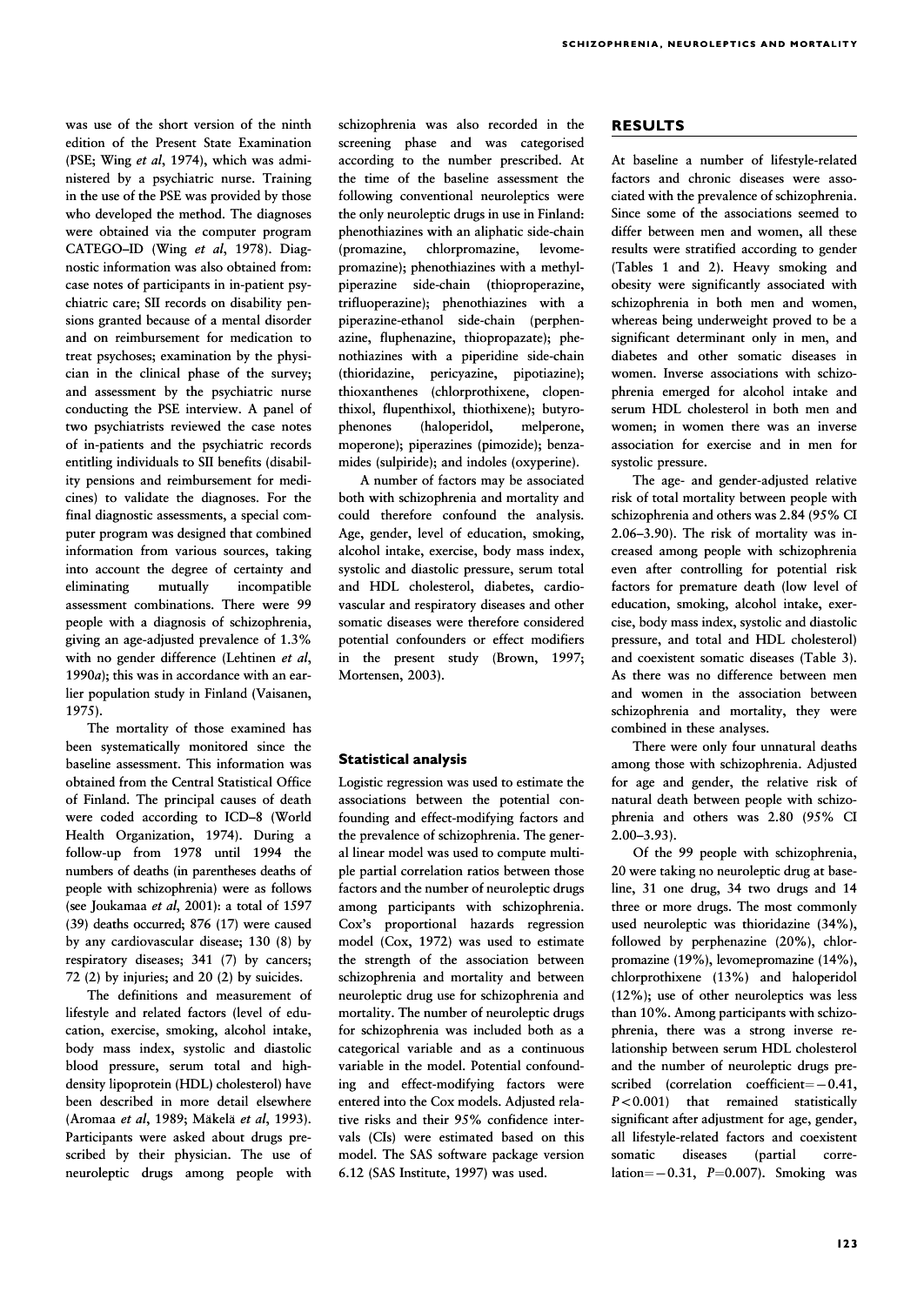Table I Relative risk for schizophrenia according to putative determinants of premature death and coexistent somatic diseases

| Variable                               | Men  |                  |                   |                | Women     |                         |                   |                |
|----------------------------------------|------|------------------|-------------------|----------------|-----------|-------------------------|-------------------|----------------|
|                                        | n    | Schizophrenia, n | RR                | 95% CI         | $\pmb{n}$ | Schizophrenia, n        | RR                | 95% CI         |
| Age, years                             |      |                  |                   |                |           |                         |                   |                |
| $30 - 44$                              | 1343 | 15               | 1.00 <sup>1</sup> |                | 1373      | 16                      | 1.00 <sup>1</sup> |                |
| $45 - 54$                              | 781  | 16               | 1.85              | $0.91 - 3.77$  | 828       | 21                      | 2.21              | $1.15 - 4.25$  |
| $55 - 64$                              | 603  | 10               | 1.49              | $0.67 - 3.34$  | 745       | 8                       | 0.92              | $0.39 - 2.16$  |
| $65 - 74$                              | 436  | 3                | 0.61              | $0.18 - 2.13$  | 642       | 7                       | 0.93              | $0.38 - 2.28$  |
| $\geqslant$ 75                         | 159  | $\mathbf{2}$     | 1.13              | $0.26 - 5.0$   | 307       | T                       | 0.28              | $0.04 - 2.10$  |
| Education                              |      |                  |                   |                |           |                         |                   |                |
| Lower                                  | 2245 | 35               | 1.00              |                | 2660      | 41                      | 1.00              |                |
| Average                                | 692  | 8                | 0.72              | $0.33 - 1.59$  | 814       | 10                      | 0.71              | $0.34 - 1.46$  |
| Higher                                 | 385  | 3                | 0.48              | $0.15 - 1.60$  | 421       | $\mathbf{2}$            | 0.26              | $0.06 - 1.11$  |
| Smoking                                |      |                  |                   |                |           |                         |                   |                |
| Never                                  | 980  | $\overline{10}$  | 1.00              |                | 3029      | 38                      | 1.00              |                |
| Quit                                   | 1136 | 9                | 0.75              | $0.30 - 1.87$  | 369       | 4                       | 0.86              | $0.30 - 2.44$  |
| Pipe, cigar or < 20 cigarettes per day | 677  | 4                | 2.04              | $0.90 - 4.62$  | 385       | 5                       | 1.03              | $0.40 - 2.67$  |
| $\geqslant$ 20 cigarettes per day      | 529  | 13               | 2.50              | $1.08 - 5.76$  | 112       | 6                       | 4.41              | $1.77 - 10.97$ |
| Alcohol intake                         |      |                  |                   |                |           |                         |                   |                |
| None                                   | 915  | 27               | 1.00              |                | 2381      | 47                      | 1.00              |                |
| $I-99 g/$ week                         | 1666 | 12               | 0.22              | $0.11 - 0.44$  | 1414      | 6                       | 0.17              | $0.07 - 0.40$  |
| 100-249 g/week                         | 237  | $\mathbf{I}$     | 0.12              | $0.02 - 0.91$  | 48        | 0                       |                   |                |
| $\geqslant$ 250 g/week                 | 504  | 6                | 0.35              | $0.14 - 0.86$  | 52        | 0                       |                   |                |
| Body mass index $(kg/m^2)$             |      |                  |                   |                |           |                         |                   |                |
| < 20.0                                 | 124  | $\overline{10}$  | 9.51              | $4.11 - 22.01$ | 235       | 3                       | 1.37              | $0.39 - 4.75$  |
| $20.0 - 24.9$                          | 1346 | 15               | 1.00              |                | 1600      | 17                      | 1.00              |                |
| $25.0 - 29.9$                          | 1464 | 4                | 0.81              | $0.38 - 1.68$  | 1351      | 12                      | 0.85              | $0.40 - 1.82$  |
| $30.0 - 34.9$                          | 351  | 5                | 1.19              | $0.43 - 3.32$  | 558       | 12                      | 2.24              | $1.03 - 4.85$  |
| $\geqslant$ 35.0                       | 37   | $\mathbf{2}$     | 4.84              | $1.06 - 22.19$ | 151       | 9                       | 5.98              | $2.54 - 14.04$ |
| <b>Exercise</b>                        |      |                  |                   |                |           |                         |                   |                |
| None                                   | 1085 | 9                | 1.00              |                | 1551      | 33                      | 1.00              |                |
| Low level or occasional                | 1642 | 21               | 0.72              | $0.38 - 1.35$  | 1835      | 18                      | 0.42              | $0.23 - 0.76$  |
| High level and regular                 | 591  | 5                | 0.47              | $0.17 - 1.28$  | 503       | $\mathbf{2}$            | 0.16              | $0.04 - 0.69$  |
| <b>Chronic diseases</b>                |      |                  |                   |                |           |                         |                   |                |
| Cardiovascular                         |      |                  |                   |                |           |                         |                   |                |
| No                                     | 2196 | 32               | 1.00              |                | 2628      | 34                      | 1.00              |                |
| Yes                                    | 1126 | $\overline{14}$  | 0.82              | $0.42 - 1.62$  | 1267      | $ 9\rangle$             | 1.32              | $0.69 - 2.53$  |
| Respiratory                            |      |                  |                   |                |           |                         |                   |                |
| No                                     | 2492 | 30               | 1.00              |                | 3488      | 49                      | 1.00              |                |
| Yes                                    | 830  | 16               | 1.64              | $0.88 - 3.06$  | 407       | $\overline{\mathbf{4}}$ | 0.70              | $0.25 - 1.97$  |
| <b>Diabetes</b>                        |      |                  |                   |                |           |                         |                   |                |
| No                                     | 3147 | 43               | 1.00              |                | 3658      | 44                      | 1.00              |                |
| Yes                                    | 175  | 3                | 1.26              | $0.38 - 4.21$  | 237       | 9                       | 4.15              | $1.85 - 9.32$  |
| Other                                  |      |                  |                   |                |           |                         |                   |                |
| No                                     | 2570 | 33               | 1.00              |                | 2728      | 28                      | 1.00              |                |
| Yes                                    | 752  | $\overline{13}$  | 1.36              | $0.70 - 2.64$  | 1167      | 25                      | 2.33              | $1.32 - 4.11$  |

RR, relative risk. 1. Unadjusted.

also associated with the number of neuroleptics prescribed (correlation coefficient= 0.35,  $P=0.007$ ), but the association did not reach statistical significance in the multifactorial analysis (partial correlation  $=0.27, P=0.14$ .

The number of neuroleptic drugs prescribed at the time of the baseline survey was related to the subsequent mortality. Of people with schizophrenia taking one, two and three or more neuroleptic drugs, 11 (35%), 15 (44%) and 8 (57%) respectively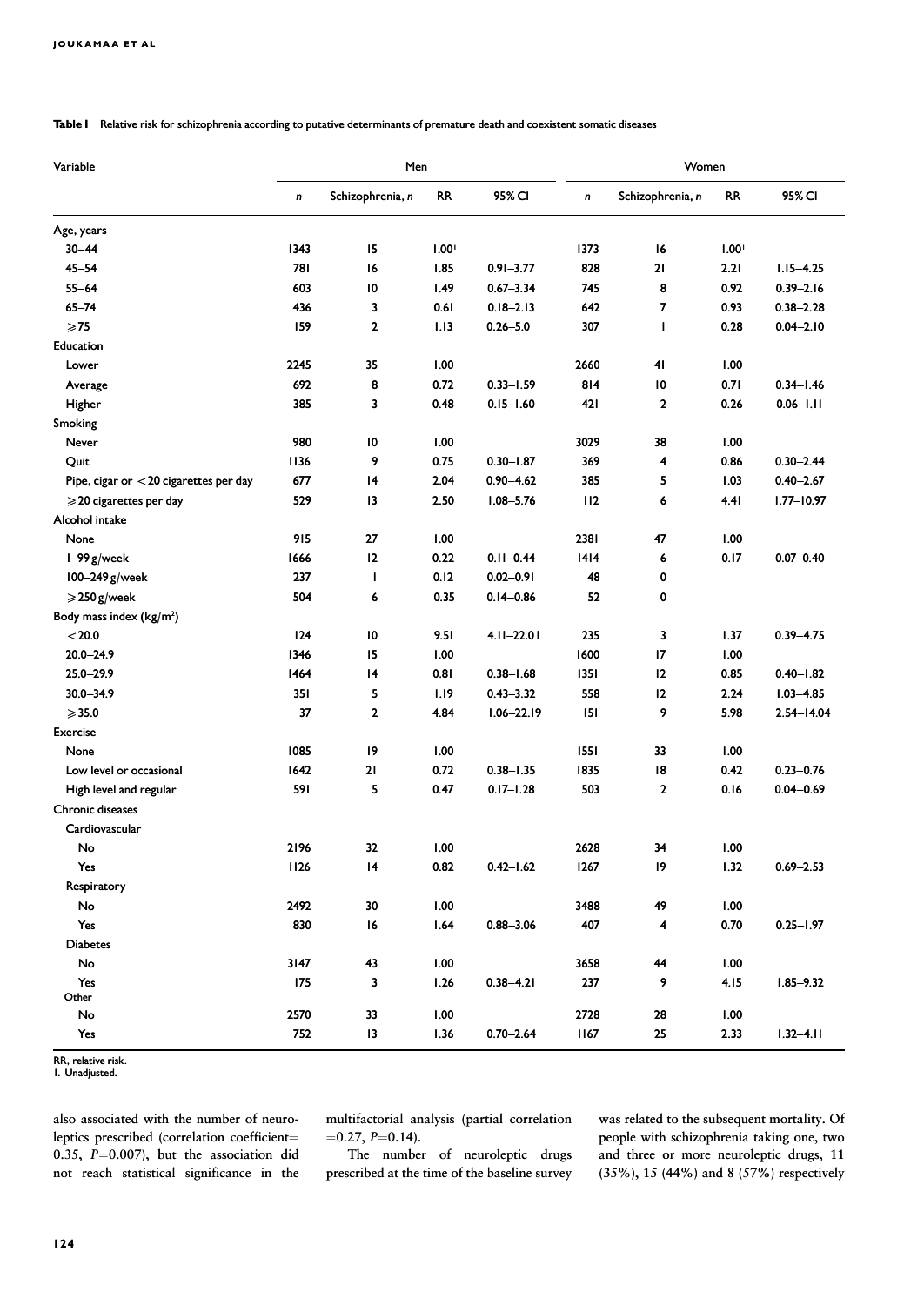Table 2 Odds ratio for schizophrenia according to blood pressure and cholesterol levels

| Variable                  |       | Men  |           |               |       | <b>Women</b> |           |               |  |
|---------------------------|-------|------|-----------|---------------|-------|--------------|-----------|---------------|--|
|                           | Mean  | s.d. | <b>OR</b> | 95% CI'       | Mean  | s.d.         | <b>OR</b> | 95% CI'       |  |
| Diastolic pressure, mmHg  | 88.6  | 11.8 | 0.82      | $0.61 - 1.11$ | 86.I  | II.7         | 1.22      | $0.92 - 1.60$ |  |
| Systolic pressure, mmHg   | 144.8 | 21.2 | 0.53      | $0.37 - 0.77$ | 147.8 | 26.0         | 0.82      | $0.57 - 1.18$ |  |
| HDL cholesterol, mmol/l   | 1.59  | 0.4  | 0.70      | $0.50 - 0.98$ | 1.79  | 0.4          | 0.47      | $0.34 - 0.65$ |  |
| Total cholesterol, mmol/l | 6.9   | 1.3  | 1.04      | $0.78 - 1.39$ | 7.0   | 1.4          | I.I7      | $0.88 - 1.55$ |  |

OR, odds ratio; HDL, high-density lipoprotein. OR, odds ratio;

1. Per an increment of I s.d.

Table 3 Relative risk of mortality in people with schizophrenia ( $n=99$ ) compared with others ( $n=7118$ ) after adjustment for potential confounding factors

| Factors adjusted for                                                                            | <b>RR</b> | 95% CI        |
|-------------------------------------------------------------------------------------------------|-----------|---------------|
| None (unadjusted)                                                                               | 2.01      | $1.46 - 2.76$ |
| Age, gender                                                                                     | 2.84      | $2.06 - 3.90$ |
| Age, gender, level of education, systolic pressure, diastolic pressure,                         | 2.21      | $1.58 - 3.08$ |
| total and HDL cholesterol, body mass index, smoking, alcohol intake<br>and exercise             |           |               |
| Age, gender, cardiovascular disease, respiratory disease, diabetes and<br>other somatic disease | 2.89      | $2.10 - 3.98$ |
| All the factors and diseases above                                                              | 2.25      | $1.61 - 3.15$ |

RR, relative risk; HDL, high-density lipoprotein.

Table 4 Relative risk of mortality among people with schizophrenia  $(n=99)$  per an increment of one neuroleptic drug after adjustment for potential confounding factors

| Factors adjusted for                                                                            | <b>RR</b> | 95% CI        |
|-------------------------------------------------------------------------------------------------|-----------|---------------|
| None (unadjusted)                                                                               | 1.43      | $1.03 - 1.99$ |
| Age, gender                                                                                     | 1.70      | $1.20 - 2.41$ |
| Age, gender, level of education, systolic pressure, diastolic pressure,                         | 2.29      | $1.38 - 3.80$ |
| total and HDL cholesterol, body mass index, smoking, alcohol intake<br>and exercise             |           |               |
| Age, gender, cardiovascular disease, respiratory disease, diabetes<br>and other somatic disease | 1.69      | $1.17 - 2.45$ |
| All the factors and diseases above                                                              | 2.50      | $1.46 - 4.30$ |

RR, relative risk; HDL, high-density lipoprotein.

died during follow-up, whereas the corresponding rate was  $5$  (20%) among those without neuroleptic medication. Table 4 shows the relative risk of dying among those with schizophrenia per increment of one neuroleptic drug adjusted for age, gender, lifestyle-related factors and chronic somatic diseases. Irrespective of the factors modelled, the relationship between number of neuroleptic drugs and mortality remained strong and statistically significant.

To assess the combined effect of schizophrenia and the number of neuroleptic drugs in the whole of the study population, the 68 people taking neuroleptics for other psychoses were excluded. Adjusted for age and gender, people with schizophrenia taking no neuroleptic, one, two and three or more neuroleptic drugs had relative risks (95% CI) of 1.29 (0.53–3.11), 2.97 (1.64– 5.38), 3.21 (1.93–5.35) and 6.83 (3.40– 13.71) respectively compared with those without schizophrenia or any antipsychotic treatment with neuroleptics. The association remained stable throughout the observation period. Even after excluding the first 10 years of follow-up, the corresponding estimates were 1.69 (0.42–6.80), 4.75 (1.95–11.53), 2.53 (0.63–10.21) and 5.35 (1.33–21.55).

# **DISCUSSION**

#### **Main findings**

The present study demonstrated a graded relationship between the number of neuroleptic drugs prescribed and mortality of those with schizophrenia. This relationship and the excess mortality among people with schizophrenia could not be explained by coexistent somatic diseases or other known risk factors for premature death. To our knowledge this was the first study to analyse such associations in the general population using a prospective design.

Although the excess mortality of people with schizophrenia was first demonstrated before the Second World War, the causes have varied over the years, especially before the neuroleptic era (see Brown, 1997). It has been claimed that the contemporary high natural mortality in schizophrenia results from a variety of lifestyle factors (Brown, 1997; Mortensen, 2003). Of these factors we were able to consider several (smoking, exercise, body mass index, blood pressure, serum total and HDL cholesterol), but not all (e.g. dietary factors). However, after adjustment for these factors the excess mortality of people with schizophrenia persisted. Similarly, comorbid somatic diseases did not account for the mortality. Obviously there are other factors associated with mortality in schizophrenia and the association with neuroleptic drugs was very clear. This remained after adjustment for many different potentially confounding factors. At the time of the baseline survey only classic neuroleptic drugs were in use in Finland.

It is now well known that most or all classic neuroleptics can cause prolongation of the QT interval of the electrocardiogram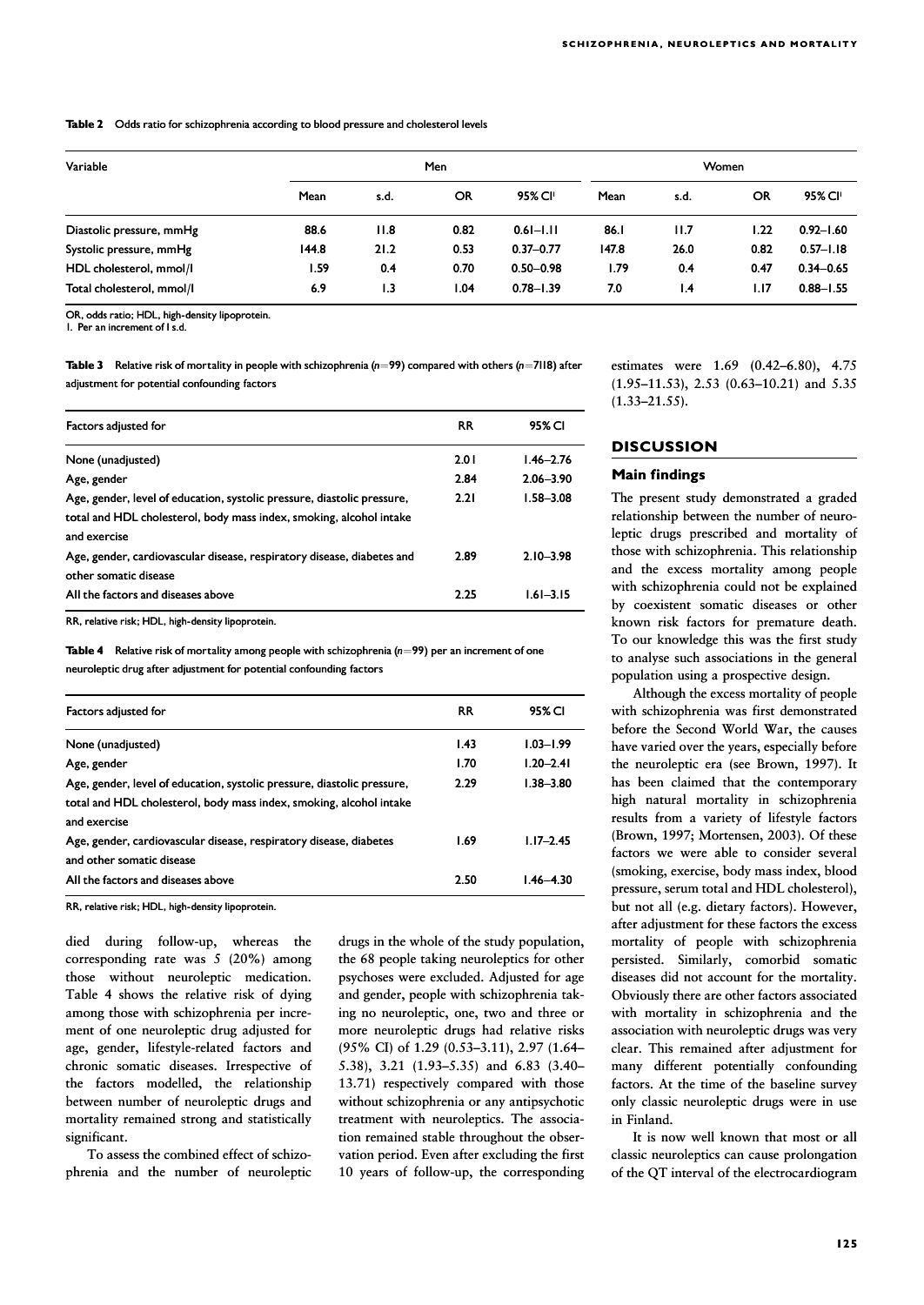which is associated with the potentially fatal arrhythmia torsade de pointes (Witchel et al, 2003). Recently, in a large study Ray et al (2001) showed that prescription of moderate doses of antipsychotics was associated with large relative and absolute increases in the risk of sudden cardiac death. It has been proposed that antipsychotic drugs might also be associated with venous thrombosis, pulmonary embolism (Thomassen et al, 2001) and asthma mortality (Joseph  $et$  al, 1996). These associations could explain at least some of the deaths from respiratory diseases in the present study.

#### Neuroleptic polypharmacy

The risk of dying increased in our study if the participants were taking more than one neuroleptic drug. This is in line with previous findings. Waddington et al (1998) found that receiving more than one antipsychotic concurrently was associated with reduced survival in a 10-year followup of 88 people with schizophrenia. In a French study the mortality among patients with chronic schizophrenia was associated with the dosage of neuroleptics (Bralet  $et$ al, 2000). Why is more than one neuroleptic drug prescribed? We can presume that one reason might be the lack of response to a single antipsychotic, possibly related to the severity of the illness. Is it also possible that the most severe forms of schizophrenia carry a higher risk of dying than less severe schizophrenia. However, it must be borne in mind that antipsychotic polypharmacy can also lead to increased side-effects because of the potential influence on many receptors in addition to brain  $D<sub>2</sub>$  dopamine receptors (Waddington et al, 1998).

If classic neuroleptics were the cause of premature deaths among people with schizophrenia it could be assumed that the excess mortality would have decreased with the introduction of the newer atypical antipsychotics. However, a Swedish study found an increase in mortality in patients with schizophrenia (Osby et al, 2000). The newer atypical antipsychotic agents can affect somatic health in different ways (Wirshing et al, 2003).

#### Study strengths and limitations

The strengths of the present study included a long follow-up and a representative sample with a high participation rate.

#### CLINICAL IMPLICATIONS CLINICAL IMPLICATIONS

- $\blacksquare$  The somatic health of people with schizophrenia is an important issue.
- $\blacksquare$  The use of classical neuroleptic drugs is associated with mortality in schizophrenia.
- A combination of neuroleptic drugs seems to increase the risk of mortality.

#### LIMITATIONS

■ The statistical power of the present study was insufficient for subgroup analyses.

■ Since the baseline assessment was completed in the 1970s, it was not possible to use standardised criteria for schizophrenia.

■ We were not able to analyse the total period of neuroleptic use and the total dosage.

MATTI JOUKAMAA, MD, PhD, Tampere School of Public Health, University of Tampere and Department of Psychiatry, Tampere University Hospital, Tampere; MARKKU HELIÖVAARA, MD, PhD, PAUL KNEKT, PhD, ARPO AROMAA, MD, PhD, National Public Health Institute, Helsinki; RAIMO RAITASALO, PhD, Social ARPO AROMAA, National Public Insurance Institution, Helsinki; VILLE LEHTINEN, MD, PhD, National Research and Development Centre for Welfare and Health, Helsinki, Finland

Correspondence: Dr Matti Joukamaa, Department of Social Psychiatry, Tampere School of Public Health, University of Tampere, FIN-33014, Finland. E-mail: matti.joukamaa@uta.fi

(First received 28 October 2004, final revision 15 March 2005, accepted 18 May 2005)

Because of the comprehensive nature of the Mini-Finland Health Survey we were able to take many potential confounding factors into account. The main screening instrument used, the General Health Questionnaire, is most suitable for screening for non-psychotic psychiatric illnesses such as anxiety and mood disorders. However, other aspects of our screening procedure, especially review of the SII records concerning disability pensions and reimbursement for medicines used to treat severe mental disorders, identified those with psychotic disorders. Another limitation was that we were not able to define the total period of neuroleptic use or total dosage or to assess the impact of prior treatment. In addition, the number of people with schizophrenia was relatively low, only 99, of whom 39 died during follow-up. In spite of these limitations we consider the results valid. The association of the use of neuroleptic drugs and mortality poses questions which could not be answered in this study. A careful quantitative analysis of the association of neuroleptic drug dosage and mortality would be especially interesting.

#### Conclusions

More attention should be paid to the somatic health of people with schizophrenia. Our results indicate a need to modify the deleterious lifestyle factors of patients with schizophrenia previously recommended by Brown et al (2000). The recognition and medical management of somatic diseases among people with schizophrenia is a challenge to psychiatrists. Future research needs to determine whether the high mortality among those with schizophrenia is mainly attributable to the disorder per se or to the antipsychotic medication. Study of the association between the newer antipsychotic drugs and mortality in patients with schizophrenia will be important after a sufficient period of treatment has elapsed to allow long-term follow-up.

#### REFERENCES

Aromaa, A., Heliövaara, M., Impivaara, O., et al. (1989) Aims, methods and study population. Part I. In The Execution of the Mini-Finland Health Survey (eds A. Aromaa, M. Heliövaara, O. Impivaara, et al). Publication no. ML:88. Helsinki: Social Insurance Institution.